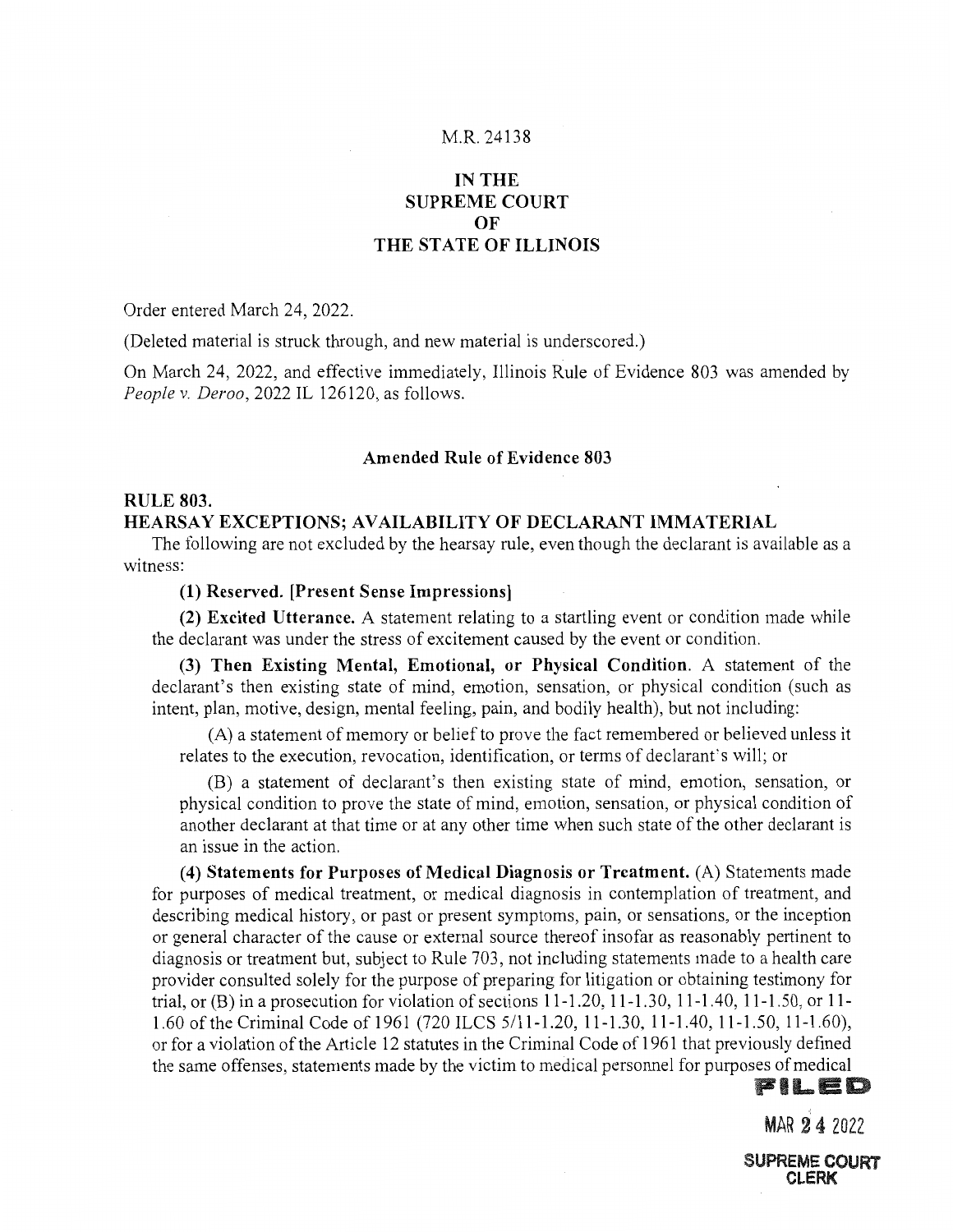diagnoses or treatment including descriptions of the cause of symptom, pain or sensations, or the inception or general character of the cause or external source thereof insofar as reasonably pertinent to diagnosis or treatment.

**(5) Recorded Recollection.** A memorandum or record concerning a matter about which a witness once had knowledge but now has insufficient recollection to enable the witness to testify fully and accurately, shown to have been made or adopted by the witness when the matter was fresh in the witness' memory and to reflect that knowledge correctly.

**(6) Records of Regularly Conducted Activity.** Except for medical records in criminal eases, a A. memorandum, report, record, or data compilation, in any form, of acts, events, conditions, opinions, or diagnoses, made at or near the time by, or from information transmitted by, a person with knowledge, if kept in the course of a regularly conducted business activity, and if it was the regular practice of that business activity to make the memorandum, report, record or data compilation, all as shown by the testimony of the custodian or other qualified witness, or by certification that complies with Rule 902(11), unless the opposing party shows that the source of information or the method or circumstances of preparation indicate lack of trustworthiness. The term "business" as used in this paragraph includes business, institution, association, profession, occupation, and calling of every kind, whether or not conducted for profit.

**(7) Absence of Entry in Records Kept in Accordance With the Provisions of Paragraph (6).** Evidence that a matter is not included in the memoranda reports, records, or data compilations, in any form, kept in accordance with the provisions of paragraph (6), to prove the nonoccurrence or nonexistence of the matter, if the matter was of a kind of which a memorandum, report, record, or data compilation was regularly made and preserved, unless the opposing party shows that the sources of information or other circumstances indicate lack of trustworthiness.

**(8) Public Records and Reports.** Records, reports, statements, or data compilations, in any form, of public offices or agencies, setting forth (A) the activities of the office or agency, (B) matters observed pursuant to duty imposed by law as to which matters there was a duty to report, excluding, however, police accident reports and in criminal cases medical records and matters observed by police officers and other law enforcement personnel, or (C) in a civil case or against the State in a criminal case, factual findings from a legally authorized investigation, but not findings containing expressions of opinions or the drawing of conclusions, unless the opposing party shows that the sources of information or other circumstances indicate lack of trustworthiness.

**(9) Records of Vital Statistics.** Facts contained in records or data compilations, in any form, of births, fetal deaths, deaths, or marriages, if the report thereof was made to a public office pursuant to requirements of law.

**(10) Absence of Public Record or Entry.** To prove the absence of a record, report, statement, or data compilation, in any form, or the nonoccurrence or nonexistence of a matter of which a record, report, statement, or data compilation, in any form, was regularly made and preserved by a public office or agency, evidence in the form of a certification in accordance with Rule 902, or testimony, that diligent search failed to disclose the record, report, statement,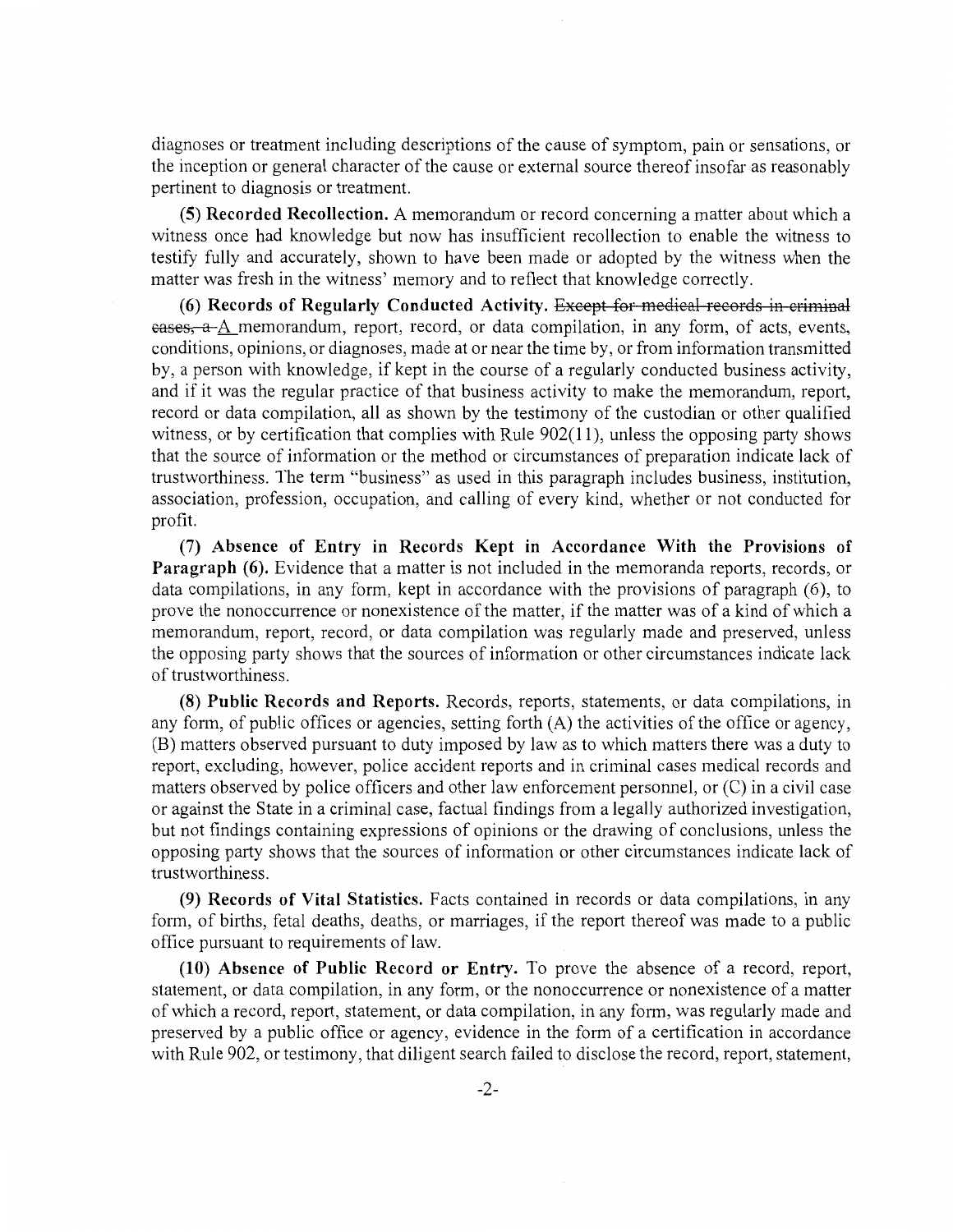or data compilation, or entry.

**(11) Records of Religious Organizations.** Statements of births, marriages, divorces, deaths, legitimacy, ancestry, relationship by blood or marriage, or other similar facts of personal or family history, contained in a regularly kept record of a religious organization.

**(12) Marriage, Baptismal, and Similar Certificates.** Statements of fact contained in a certificate that the maker performed a marriage or other ceremony or administered a sacrament, made by a clergyman, public official, or other person authorized by the rules or practices of a religious organization or by law to perform the act certified, and purporting to have been issued at the time of the act or within a reasonable time thereafter.

**(13) Family Records.** Statements of fact concerning personal or family history contained in family Bibles, genealogies, charts, engravings on rings, inscriptions on family portraits, engravings on urns, crypts, or tombstones, or the like.

**(14) Records ofDocuments Affecting an Interest in Property.** The record of a document purporting to establish or affect an interest in property, as proof of the content of the original recorded document and its execution and delivery by each person by whom it purports to have been executed, if the record is a record of a public office and an applicable statute authorizes the recording of documents of that kind in that office.

**(15) Statements in Documents Affecting an Interest in Property.** A statement contained in a document purporting to establish or affect an interest in property if the matter stated was relevant to the purpose of the document, unless dealings with the property since the document was made have been inconsistent with the truth of the statement or the purport of the document.

**(16) Statements in Ancient Documents.** Statements in a document that was prepared before January 1, 1998, and whose authenticity is established.

**(17) Market Reports, Commercial Publications.** Market quotations, tabulations, lists, directories, or other published compilations, generally used and relied upon by the public or by persons in particular occupations.

### **(18) Reserved. [Learned Treatises]**

**(19) Reputation Concerning Personal or Family History.** Reputation among members of a person's family by blood, adoption, or marriage, or among a person's associates, or in the community, concerning a person's birth, adoption, marriage, divorce, death, legitimacy, relationship by blood, adoption, or marriage, ancestry, or other similar fact of personal or family history.

**(20) Reputation Concerning Boundaries or General History.** Reputation in a community, arising before the controversy, as to boundaries of or customs affecting lands in the community, and reputation as to events of general history important to the community or State or nation in which located.

**(21) Reputation as to Character.** Reputation of a person's character among associates or in the community.

**(22) Judgment of Previous Conviction.** Evidence of a final judgment, entered after a trial or upon a plea of guilty, adjudging a person guilty of a crime punishable by death or imprisonment in excess of one year, to prove any fact essential to sustain the judgment, but not